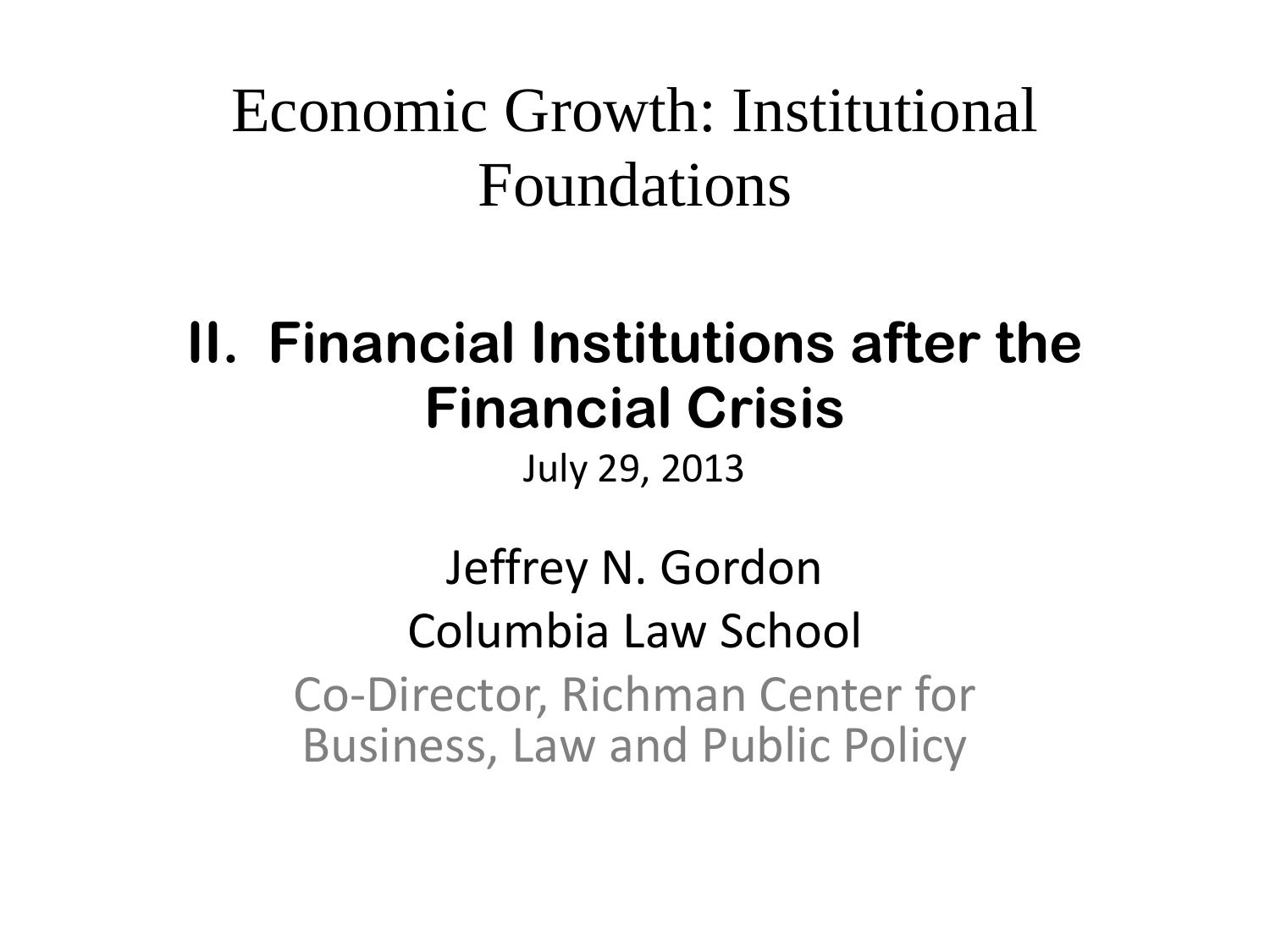#### Summary

- Role of Financial Sector: "Financial Intermediation"
- Evolving Function of Banks
- Dodd-Frank's Approach to Financial Stability
- "Too Big Too Fail"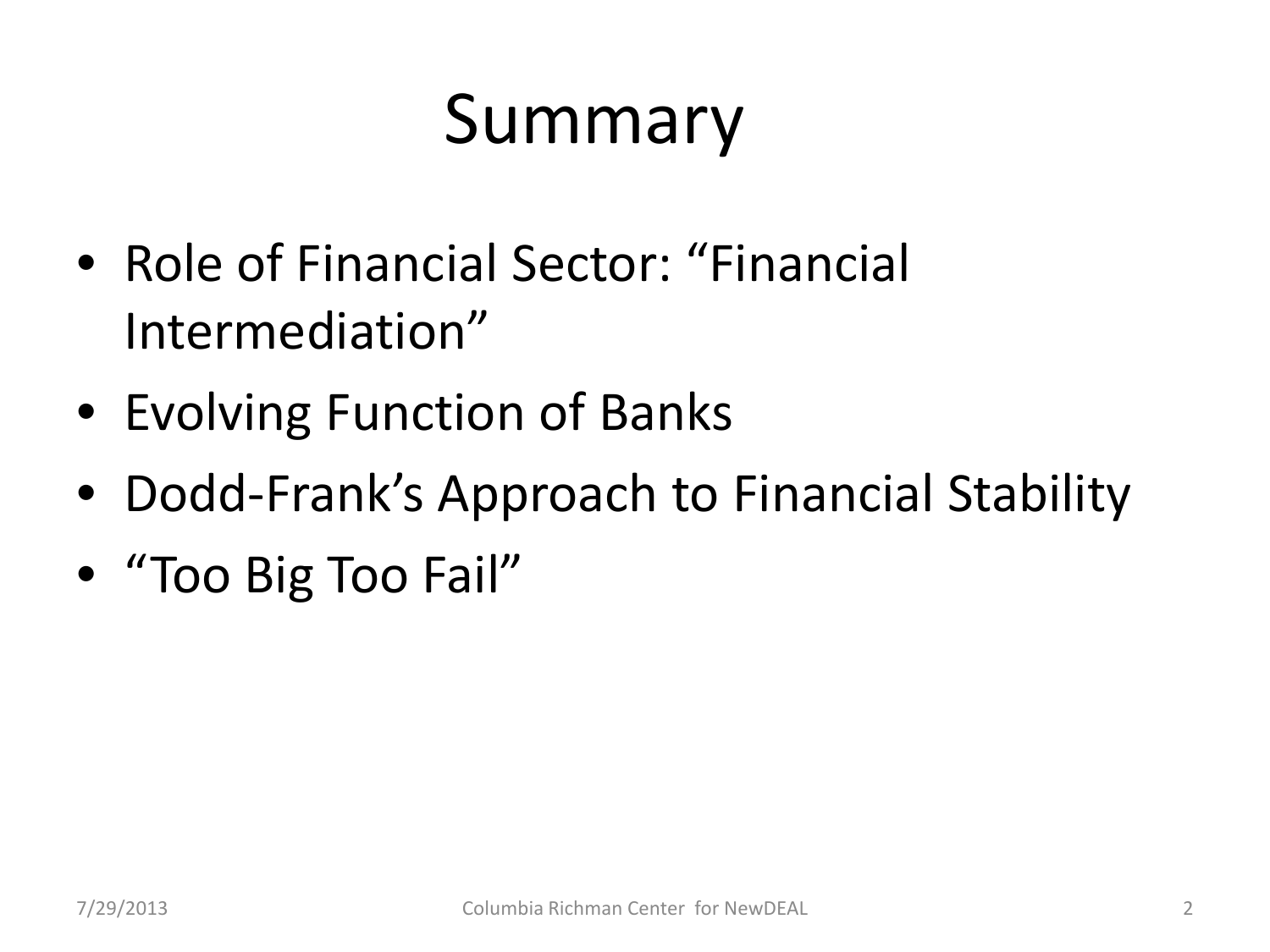Function of the Financial Sector: Financial Intermediation

- Shuttling funds between suppliers (savers/investors) and users (individuals/businesses).
- Money is not just stuffed in the mattress; buried in the backyard but recycled through the economic system
- Goal: funds are put to economically productive use; savers/investors get a fair return; social welfare is improved overall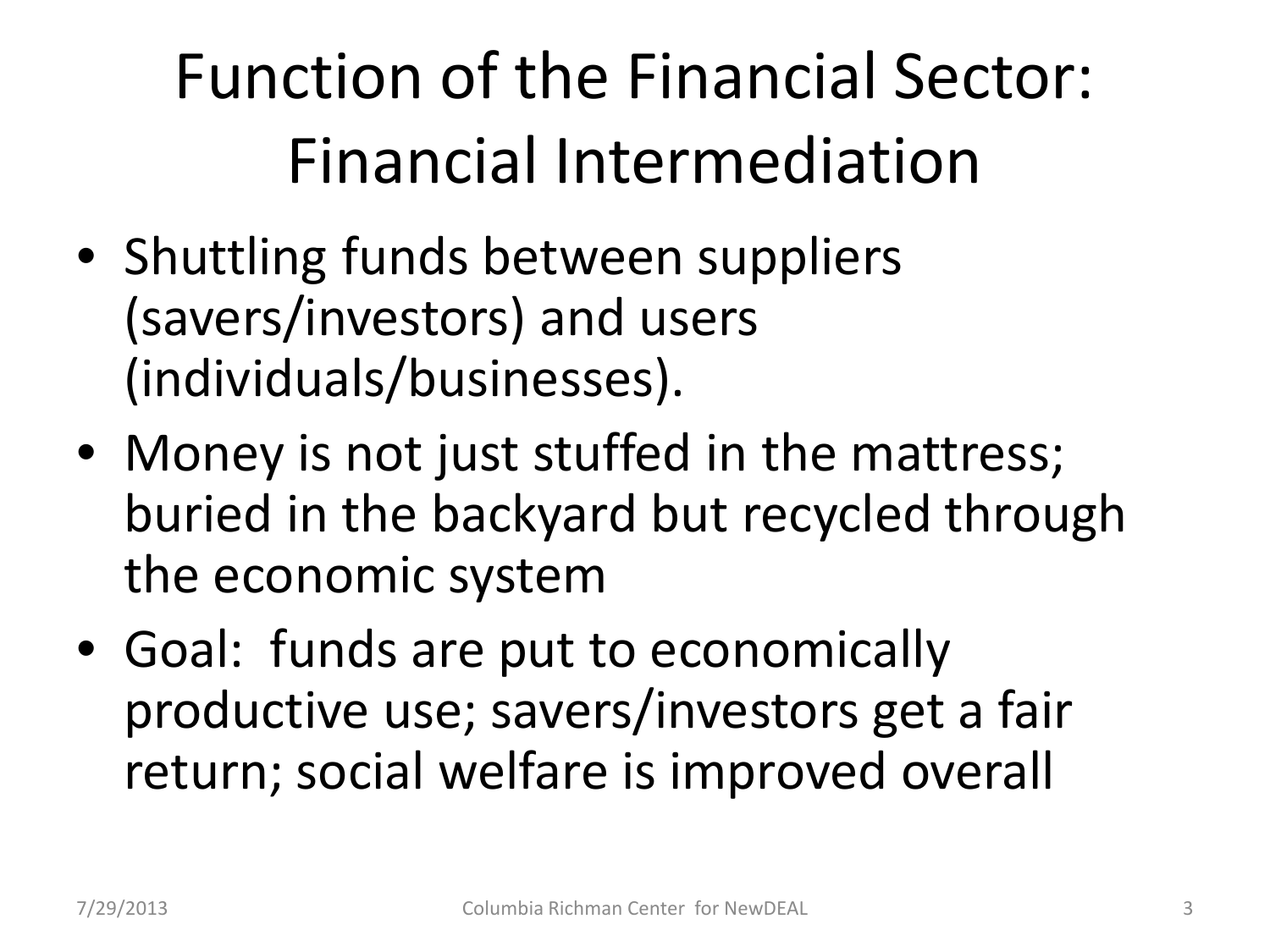#### Core problems with banking regulation

- Traditional model for large banks replaced by more complex banking model
- Credit-extension for many of largest businesses occurs primarily through issuance of debt securities
- "Risk management" by banks for own account and to serve clients entails use of financial instruments – "derivatives" – that create special risks
- Size and diversity in bank's business may contribute both to safety and to systemic risk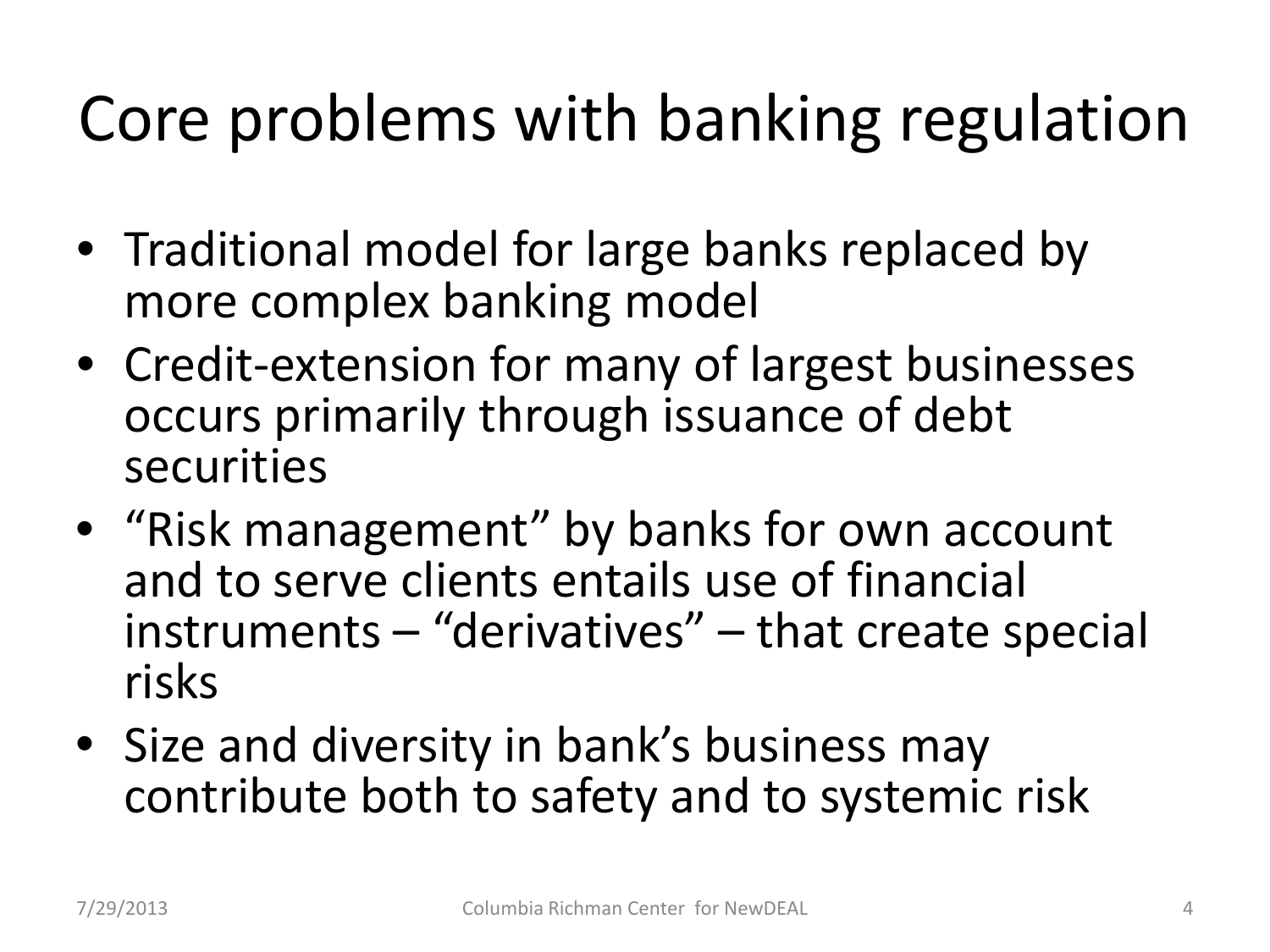## Banks

#### **Traditional Banking Model**

- 1) Bank provides "liquidity" to "depositors"
- 2) Bank provides credit to businesses and consumers

-- for example, loans to fund new equipment purchase by business; mortgages or credit cards for consumers

- Function redescribed more technically:
- --"credit intermediation"
- -- consisting of 3 "transformations"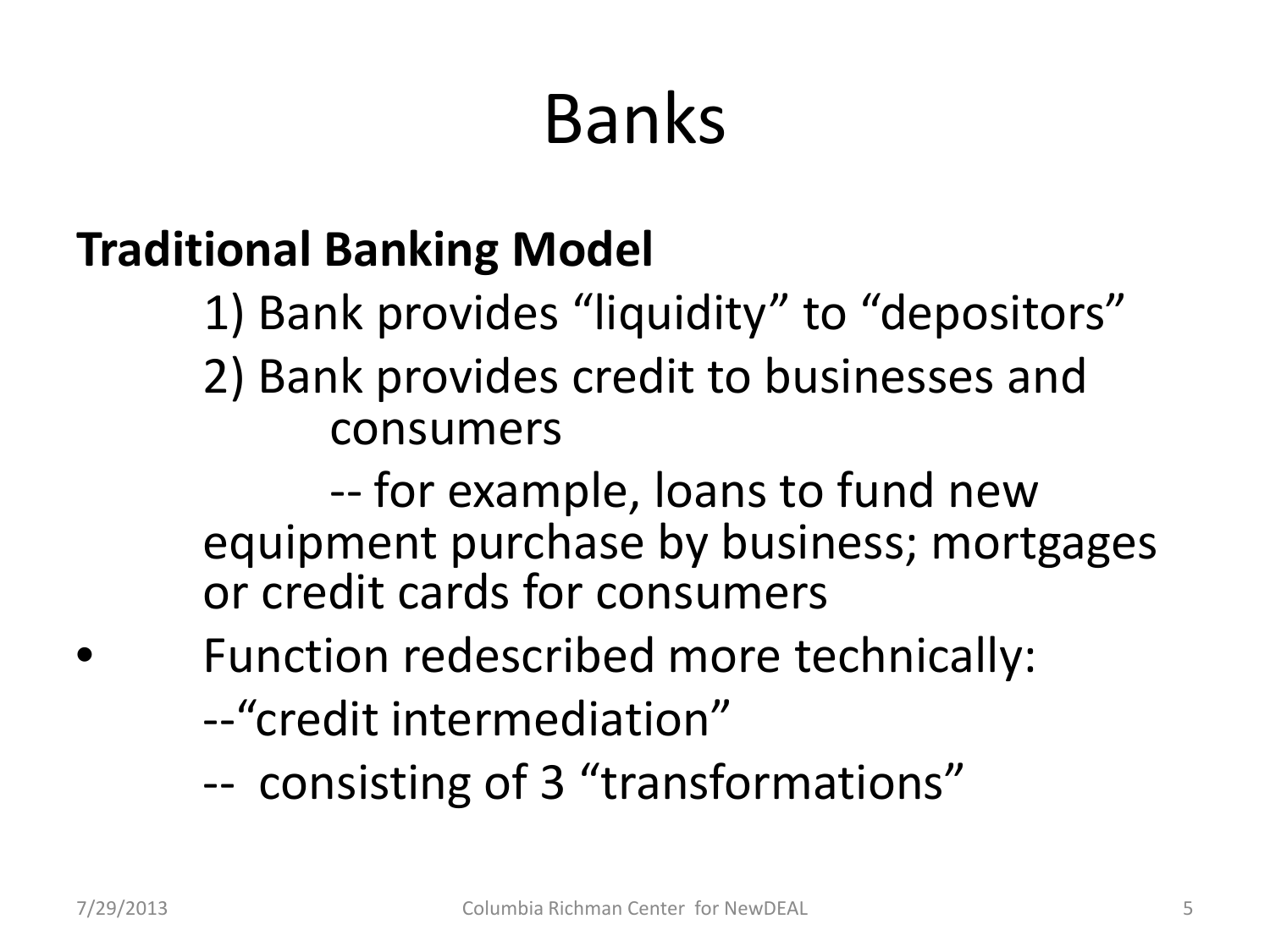## 3 Transformations

#### i. "liquidity transformation"

immediately redeemable liabilities (deposits) "transformed" into assets (loans) not readily convertible to cash at full value

#### ii. "maturity transformation"

short-term liabilities (deposits) transformed into long-term assets (loans)

iii. "risk transformation" "Safe" liabilities (deposits) transformed into "risky" (meaning, riskier) assets (loans)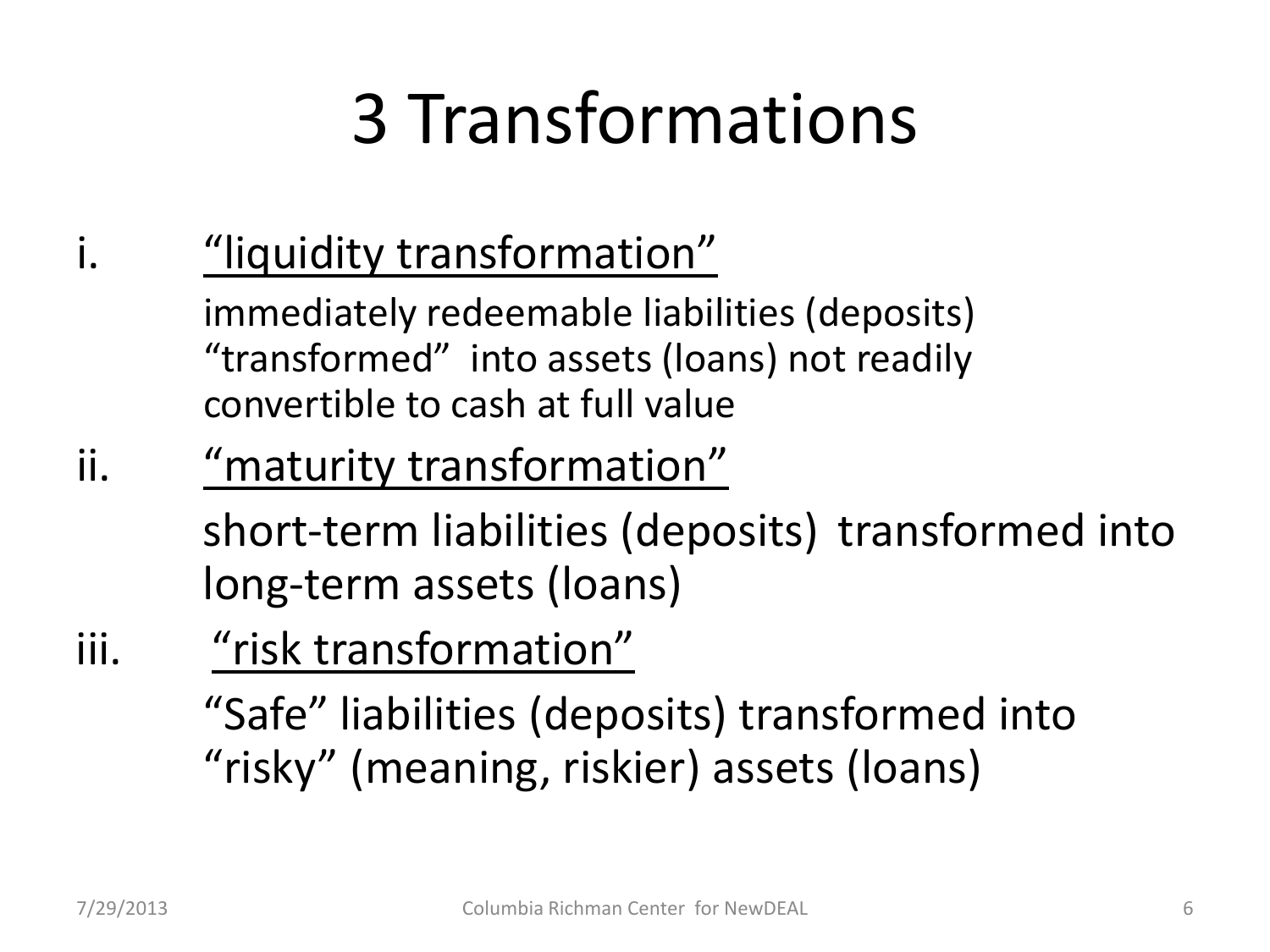## Reducing Risks

How does Bank reduce/control risks of these 3 Transformations?

• -- liquidity risks

risk: value shortfall in immediate sale control: "fractional reserves"; "capital"

• -- maturity risks

risk: increase in market interest rates

control: maturity structure of loans; capital

#### • -- credit risks

Risk: non-payments by borrowers

control: screening borrowers; on-going monitoring of borrowers; diversification; capital)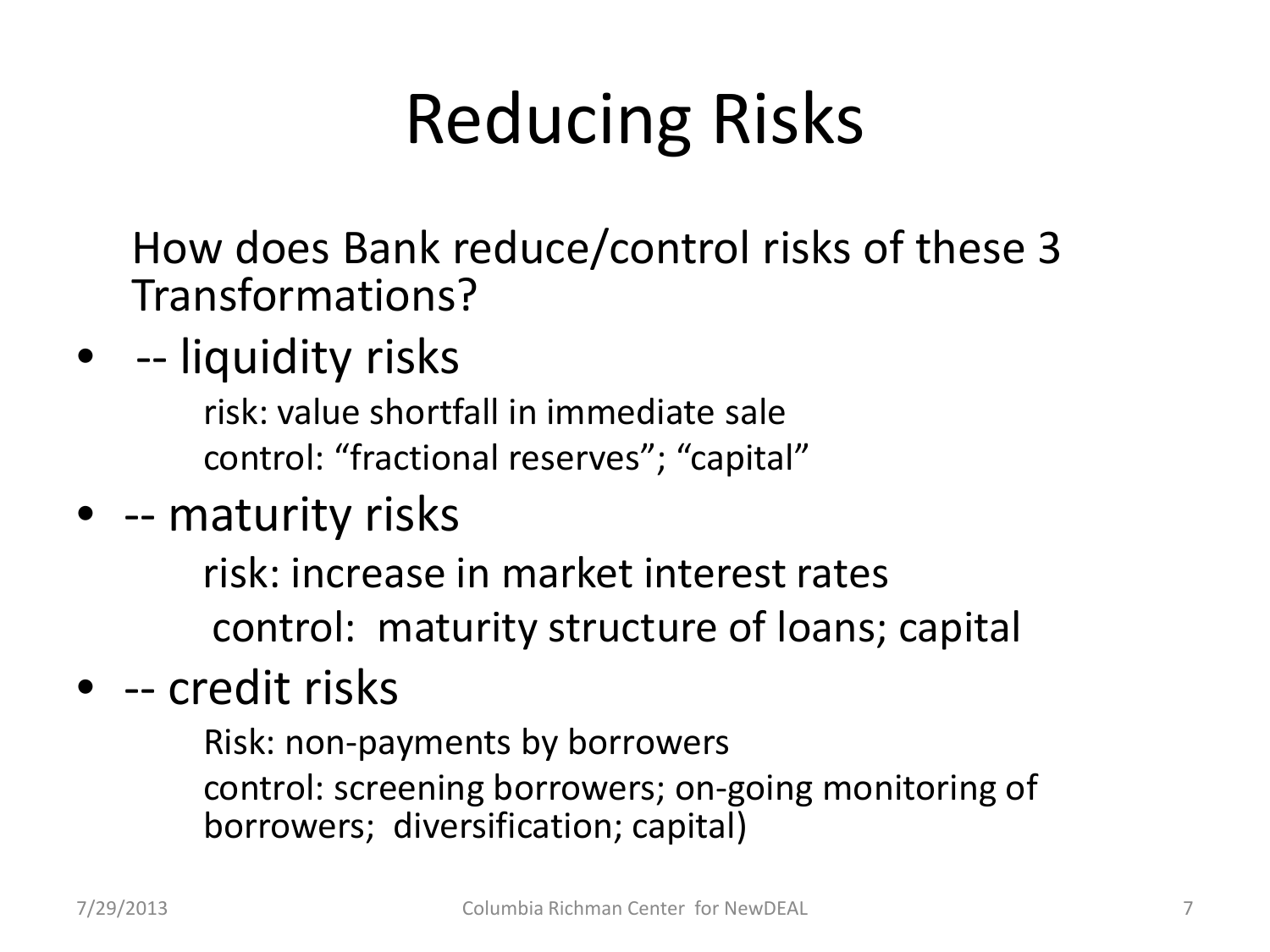### Government role in reducing risks

- Banks individually face "run risk" because of liquidity and maturity mismatches
- Run at single bank may have spillover effects to other banks – "systemic effects"
- Story of the Great Depression: banks were not that large, but depositors lost faith in banking system generally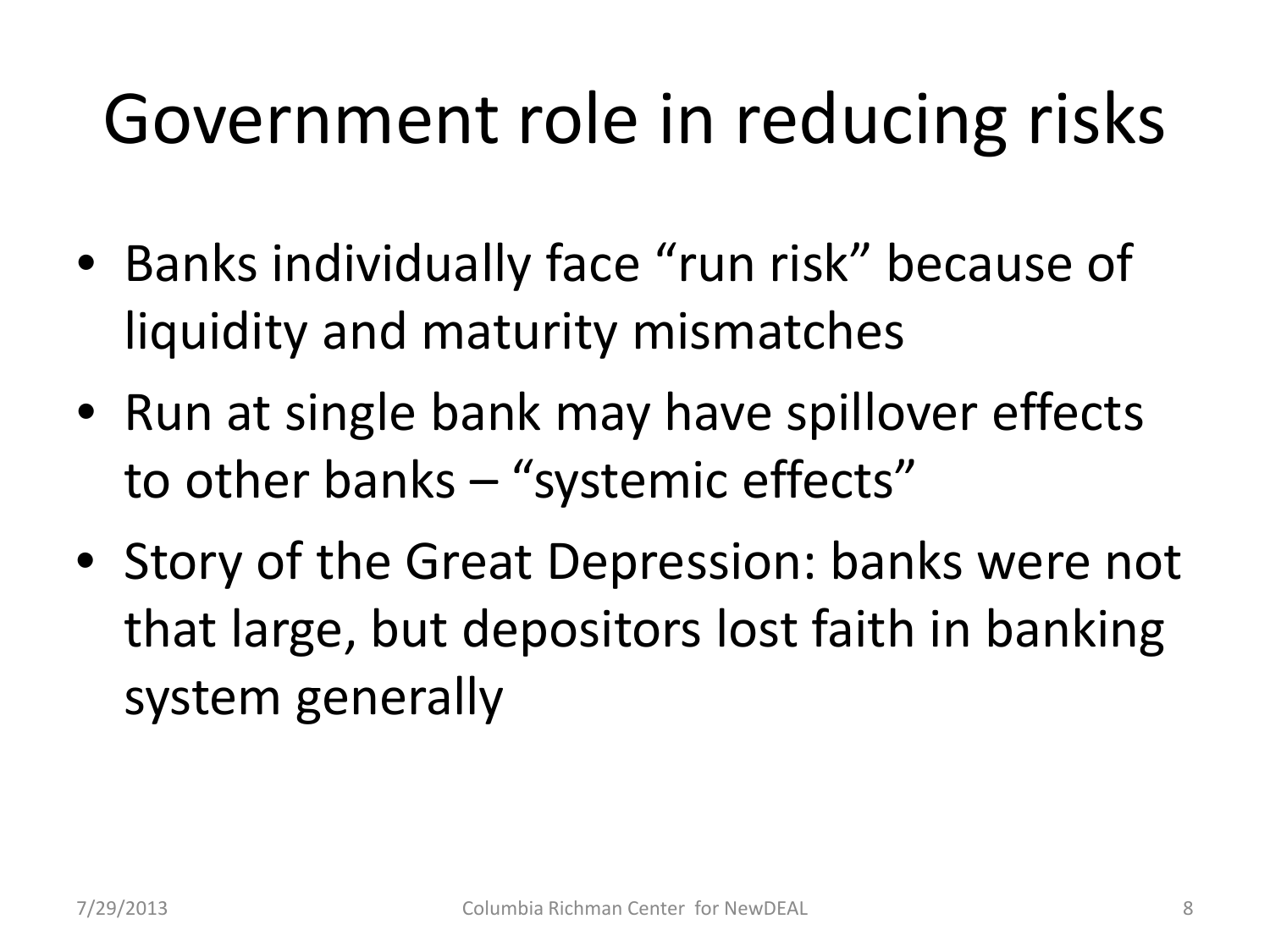## Government role in reducing risks

#### **Therefore:**

#### Explicit

- -- Federal Reserve as Lender of Last Resort
- **--** Deposit Insurance

#### Implicit

**--** US Government as protector of financial system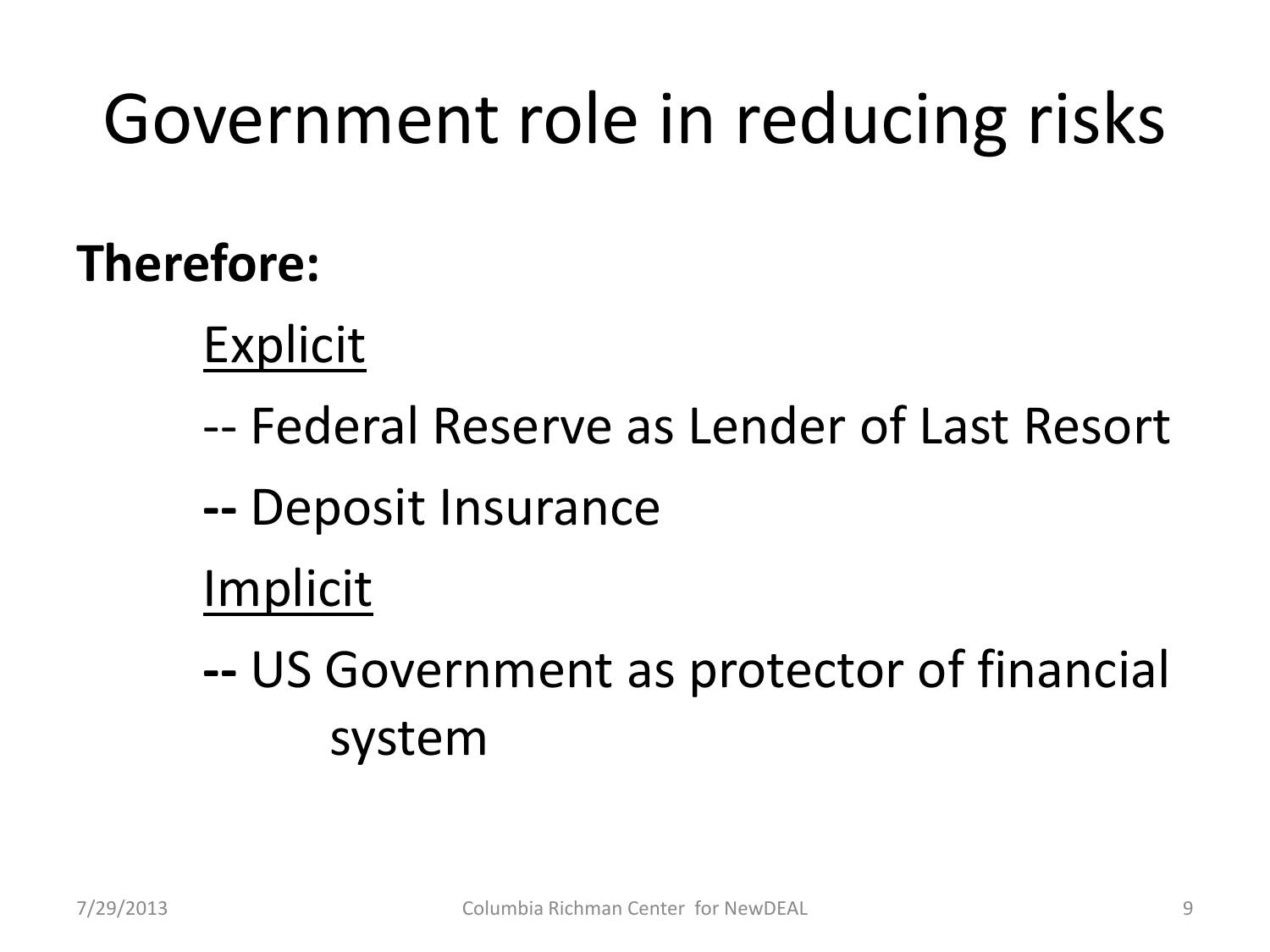### The new banking model: "originate and distribute"

- Traditional model: banks "originate" (a loan or a mortgage) and "hold" on the balance sheet, exposing the bank to the 3 "transformation risks" and requiring more capital as lending activity grows
- New model: banks "originate" (a loan or a mortgage) and then "distribute" (resell) to a lower-cost risk bearer.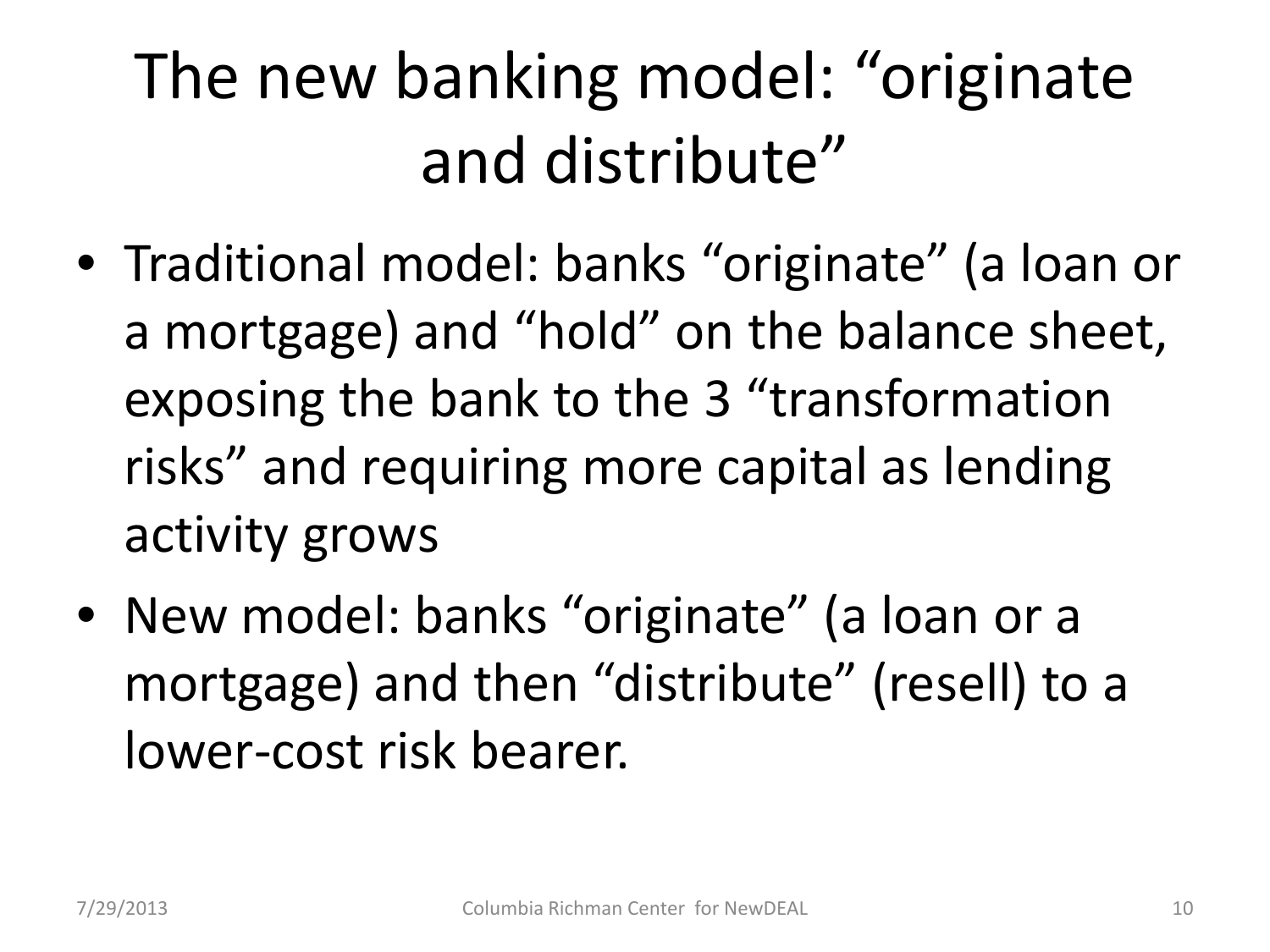### "Originate and Distribute": potential advantages

- Example: bank provides a 15 year fixed-rate mortgage. If market interest rates go up, the bank will have to increase the interest paid to depositor, who otherwise will go elsewhere. But this will reduce the bank's profits, which depend on the "spread" between the rate paid on deposits and the rate received on loans. But the beneficiary of a pension fund may be locked in, and the fund may need to make a fixed payment and thus is unaffected by the interest rate change. So the pension fund may be a superior risk bearer for that kind of obligation.
- The Bank collects a fee and passes the risk to someone else.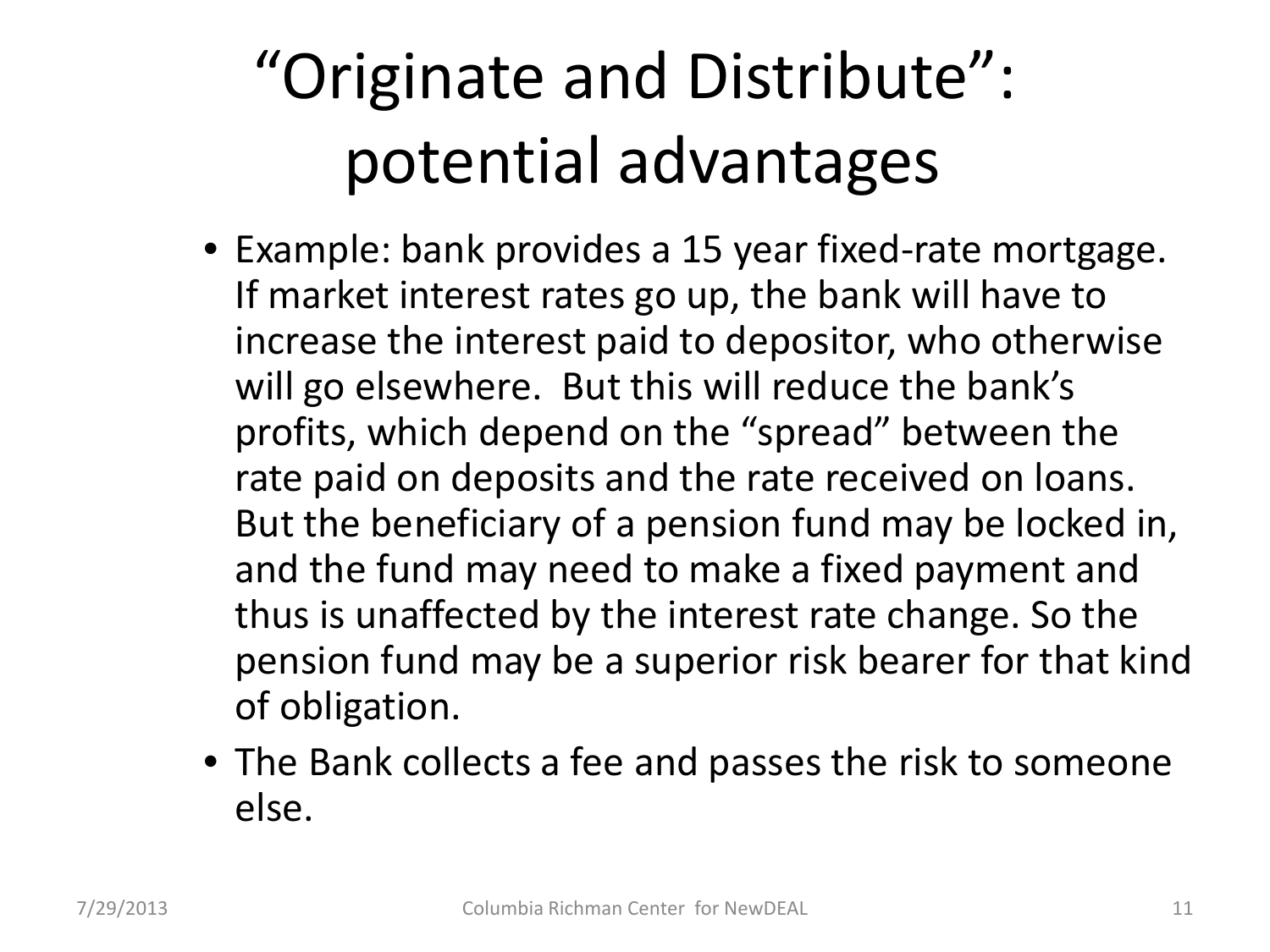### "Originate and distribute": problems in the run-up to the Financial Crisis

- Problem: because the bank does not retain credit risk, its incentive to originate highquality loans is diminished.
- Problem: credit risk may be shifted within the financial sector, not outside of it
	- -- "off-balance sheet" entities come on balance sheet in the financial crisis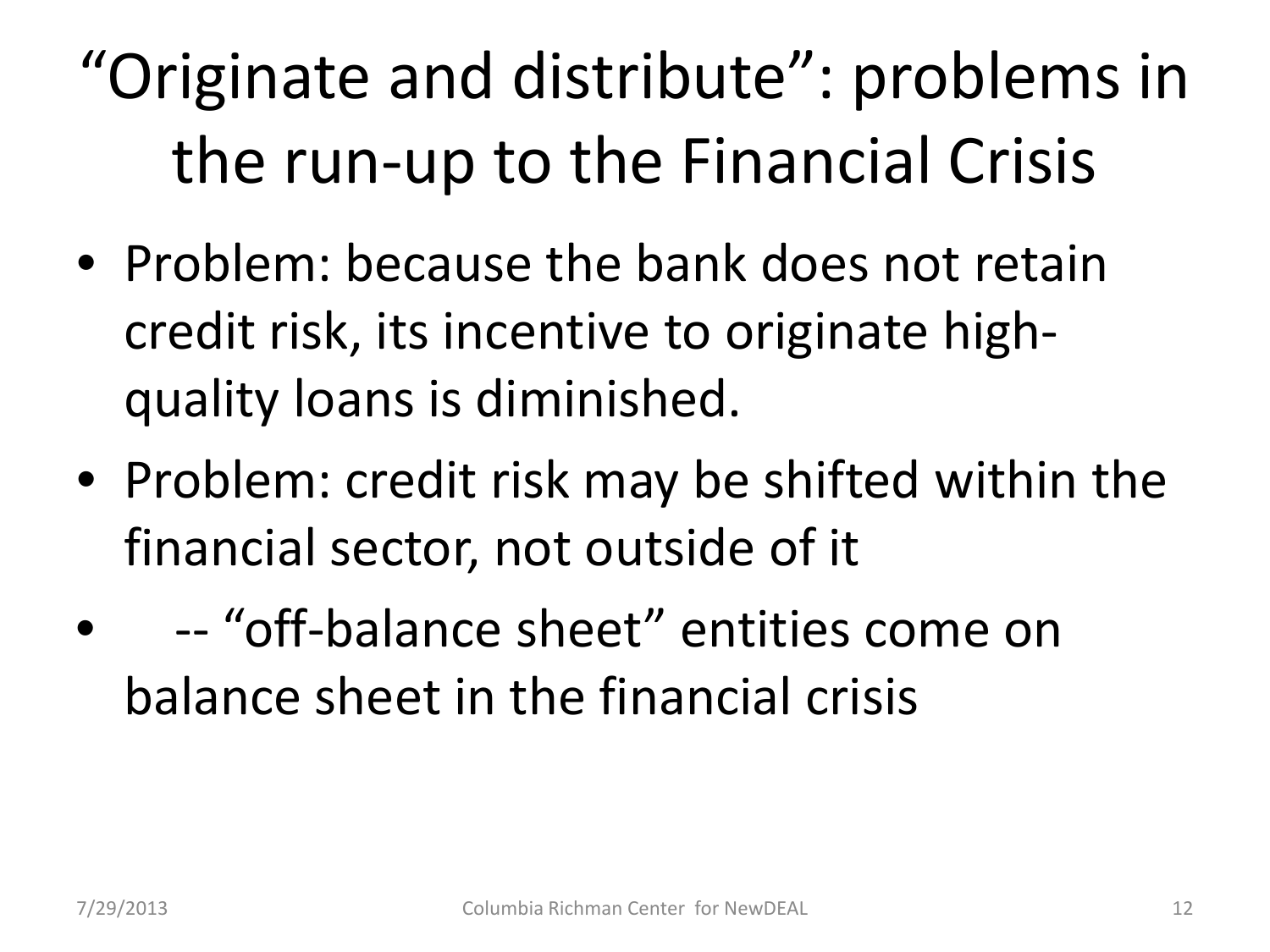## Evolving Role of Banks

• Creation of Universal Banks:

1) Historically in the US, separation of "commercial banking" from "investment banking." Glass-Steagall, 1933. Banks extended credit; Investment Banks underwrote stocks and traded securities.

2) Prior banking model: undermined by extent to which large investment grade companies by-passed banks to issue debt securities into the market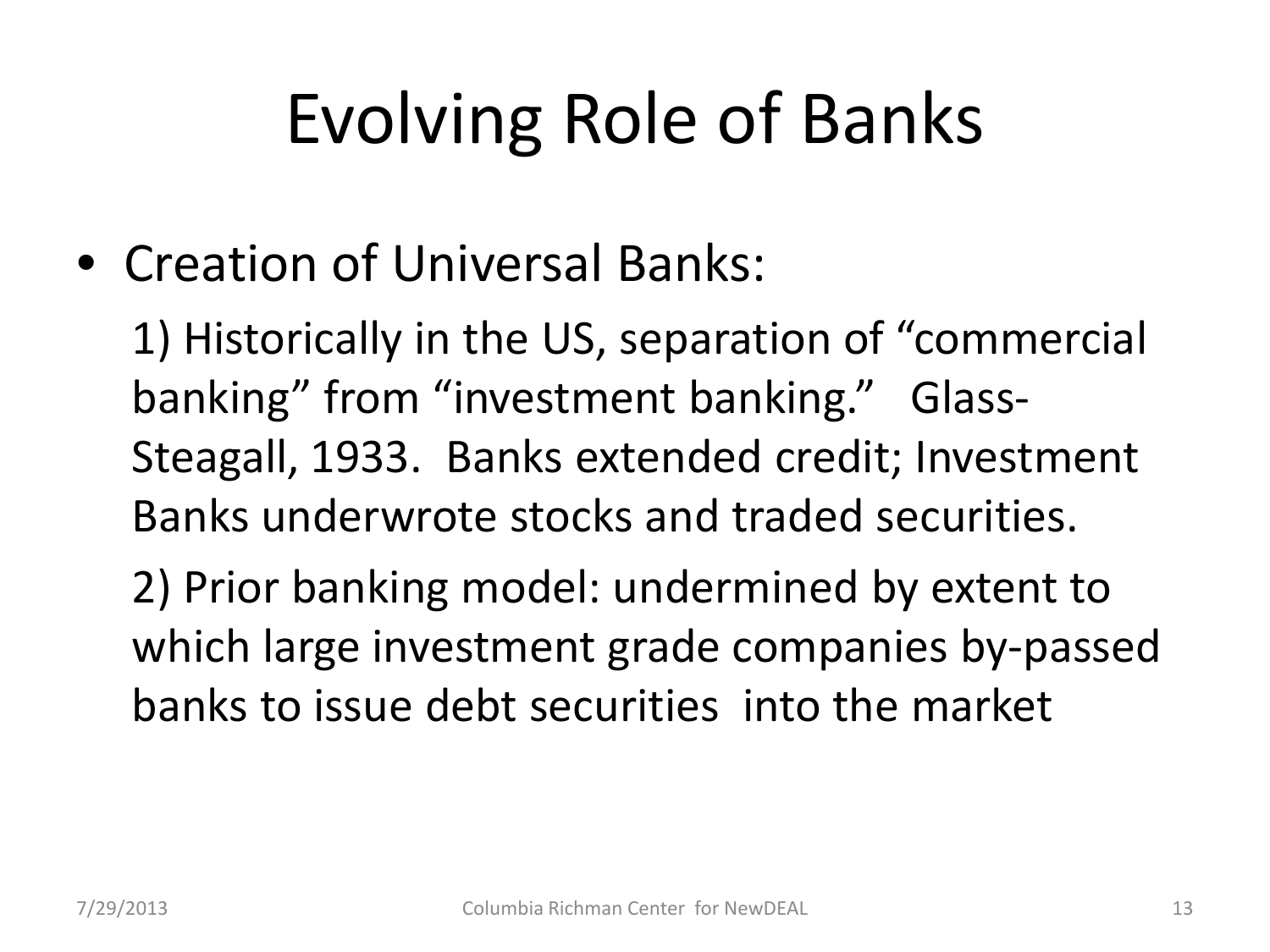## Evolving Role of Banks, 2

3) Competitive pressures led to expansion of banking powers through regulatory and legislative action to permit banks to affiliate with investment banks and to provide broad range of "financial services"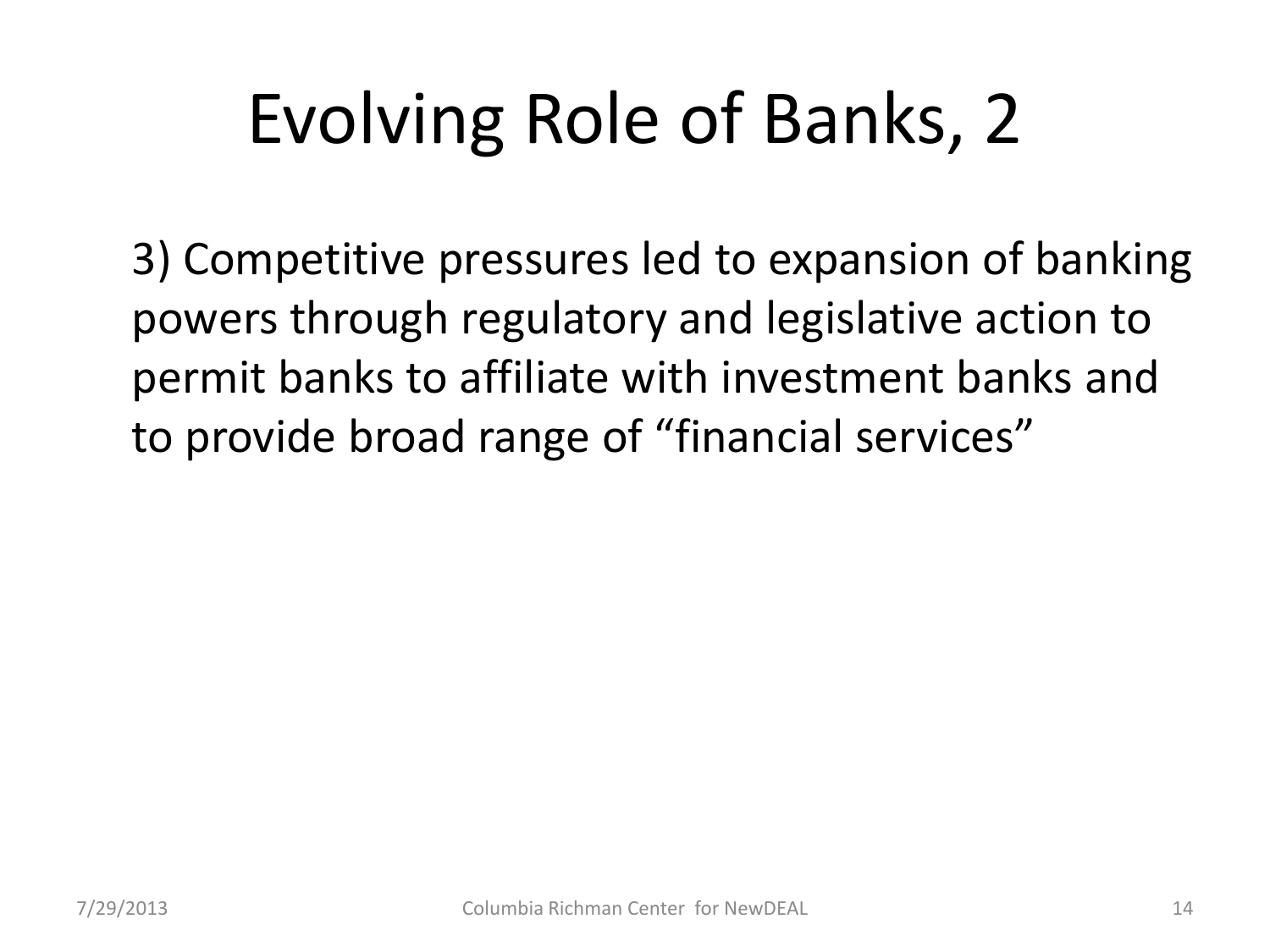### Problems

1) "Social safety net" protections for bank in traditional role were extended to universal banks

 -- deposit insurance; access to Fed discount window; implicit US government backstop

2) Innovations designed to reduce risks that added risks in financial distress

- i. "Securitization"
- ii. "Derivatives"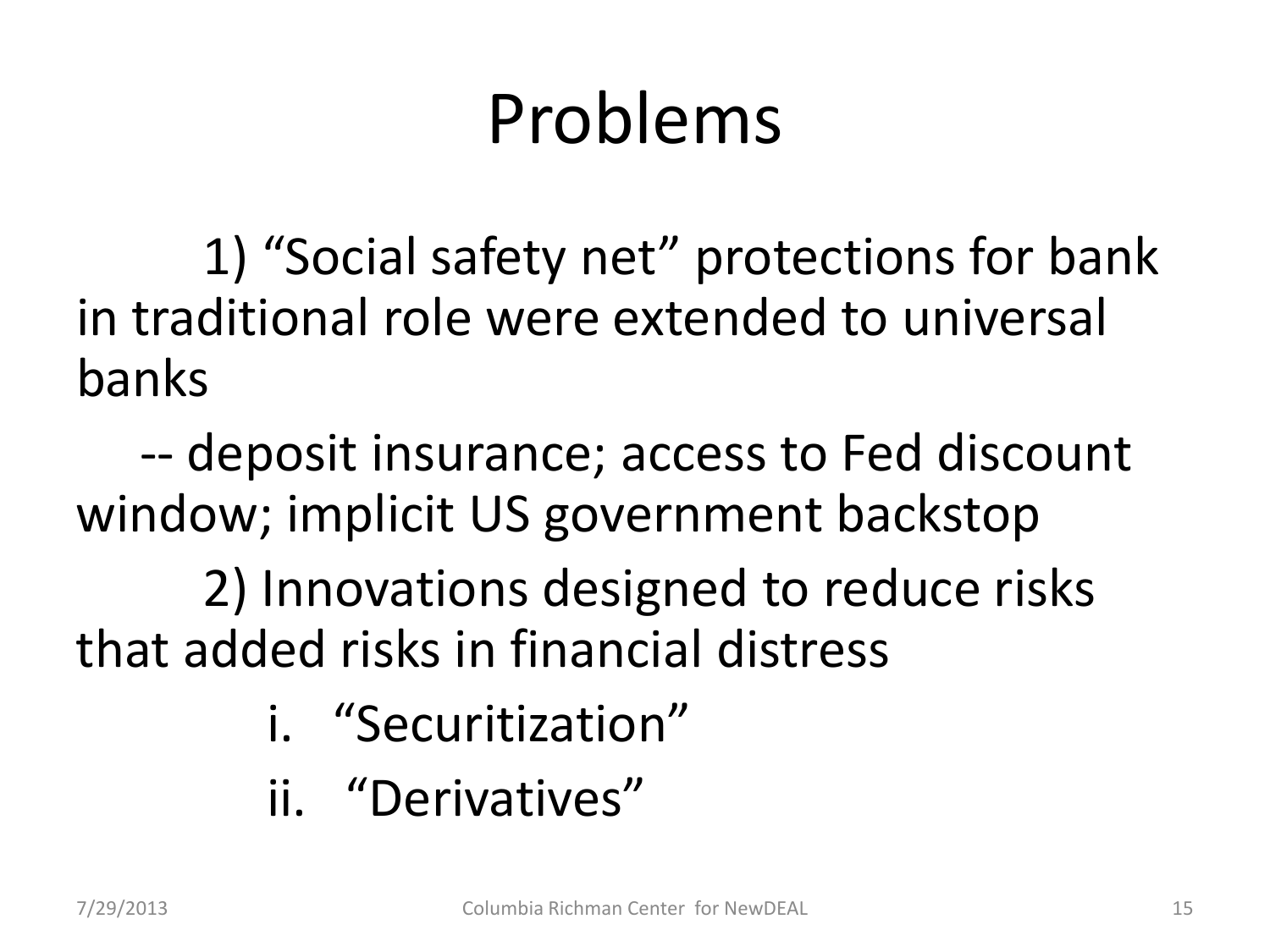### Problems

3) "Non-bank banks" that performed banking functions *without* social safety protections and without bank-like regulatory oversight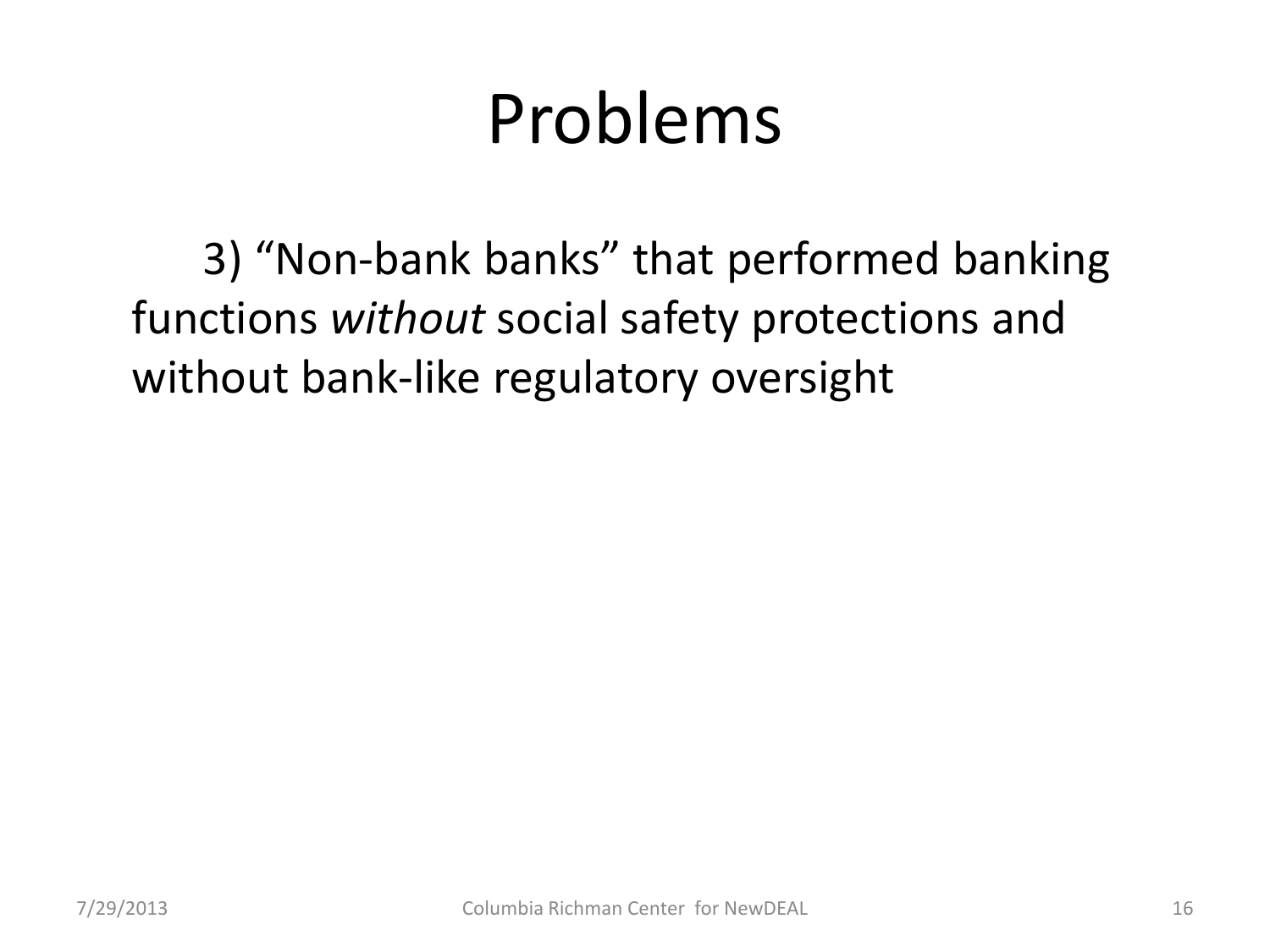## The Financial Crisis

1) Housing bubble

-- most banking crises are related to housing bubbles (why? – housing as unique good; as price increase may produce *more* demand)

2) Way that innovations (securitization) permitted growth of housing bubble and created instability when bubble collapsed

-- opacity/rigidity

3) Way that innovations (derivatives) connected financial institutions and created contagion

-- counterparty risk/opacity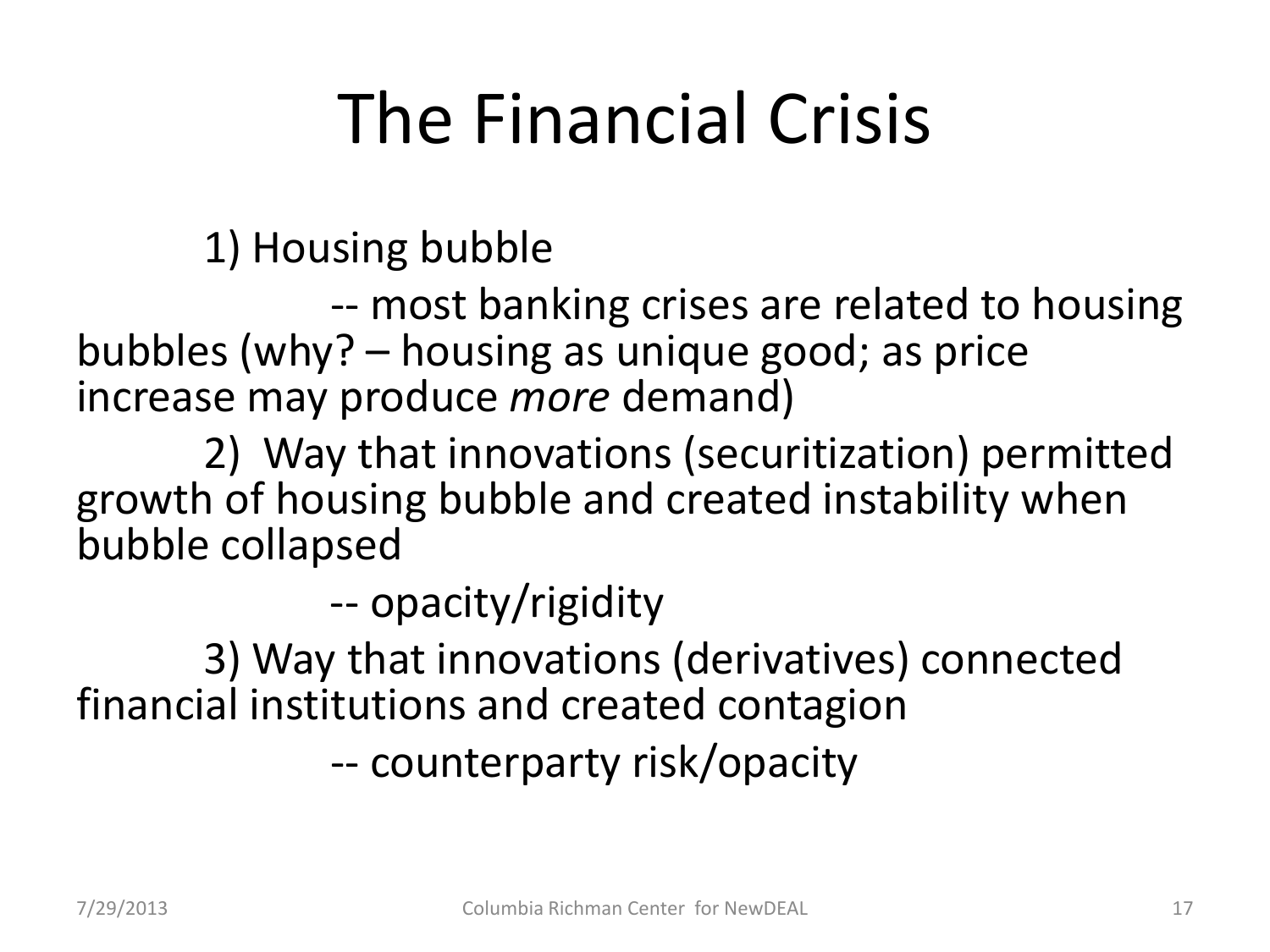## The strategy of Dodd-Frank

- 1) Make it less likely for "Systemically Important" Financial Institutions" (not limited to banks) to fail  $(''SIF'')$ 
	- -- i. More capital; less leverage
	- -- ii. Tighter supervision; "stress tests"
- 2) Provide a procedure for the wind-up of a failed SIFI that
	- i. Impose losses on creditors
	- ii. Minimize systemic disruption
	- To create greater discipline on banking activity *ex ante*; to share costs of failure *ex post*
	- **No more bailouts. (Compare Bear Stearns; AIG)**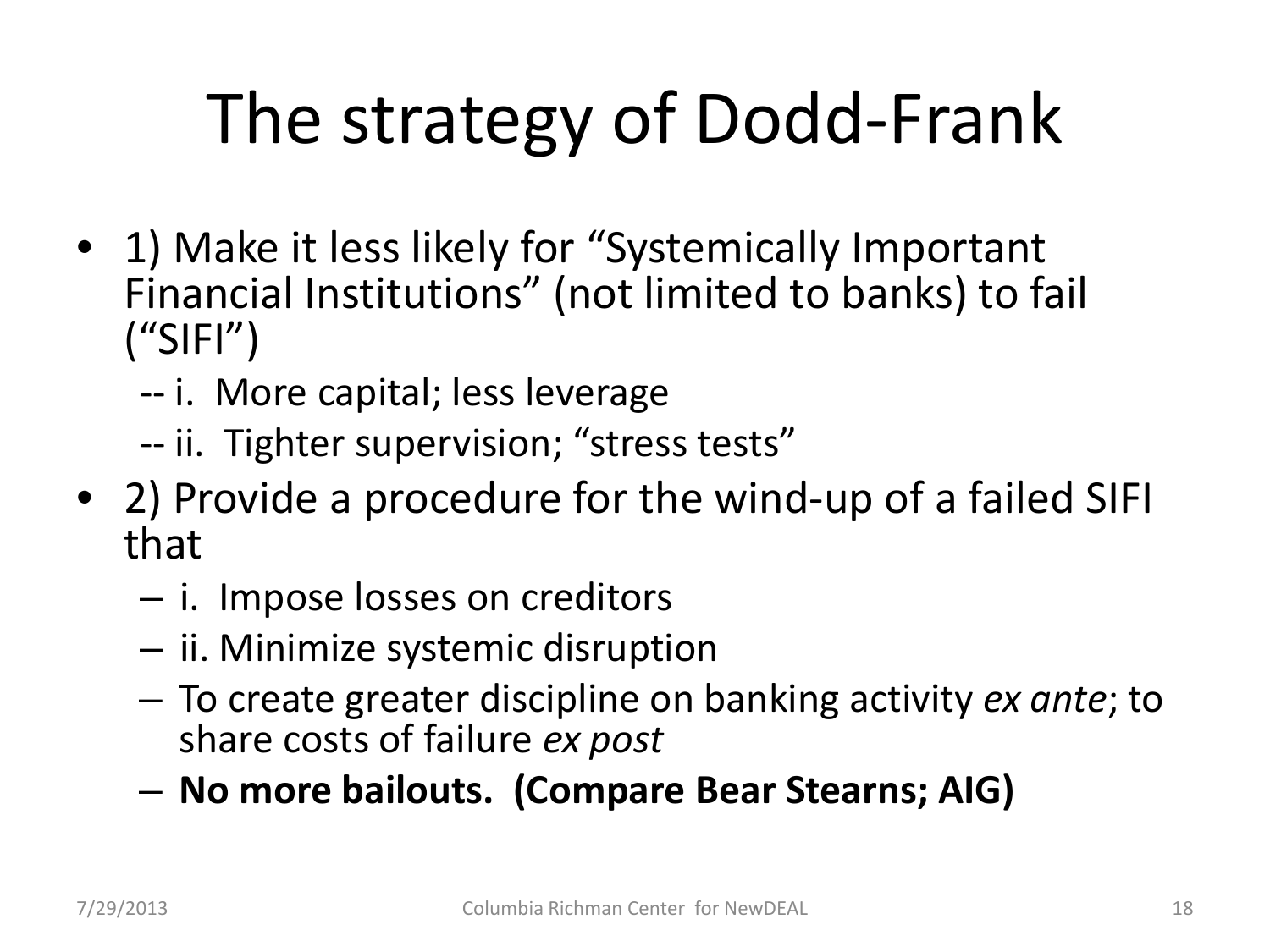# The strategy of Dodd-Frank, 2

• 3. Restructure certain financial markets to reduce contagion risks

 -- Most Derivatives to be traded through "Central Clearing Parties" rather than "Over the Counter" to minimize direct counterparty risk

- 4. Reduce the scope of activities by SIFI
- -- "Volcker Rule" (no proprietary trading/no sponsorship of hedge funds or private equity funds)
- -- Culture change?

-- Avoid use of social safety net for proprietary risk-<br>taking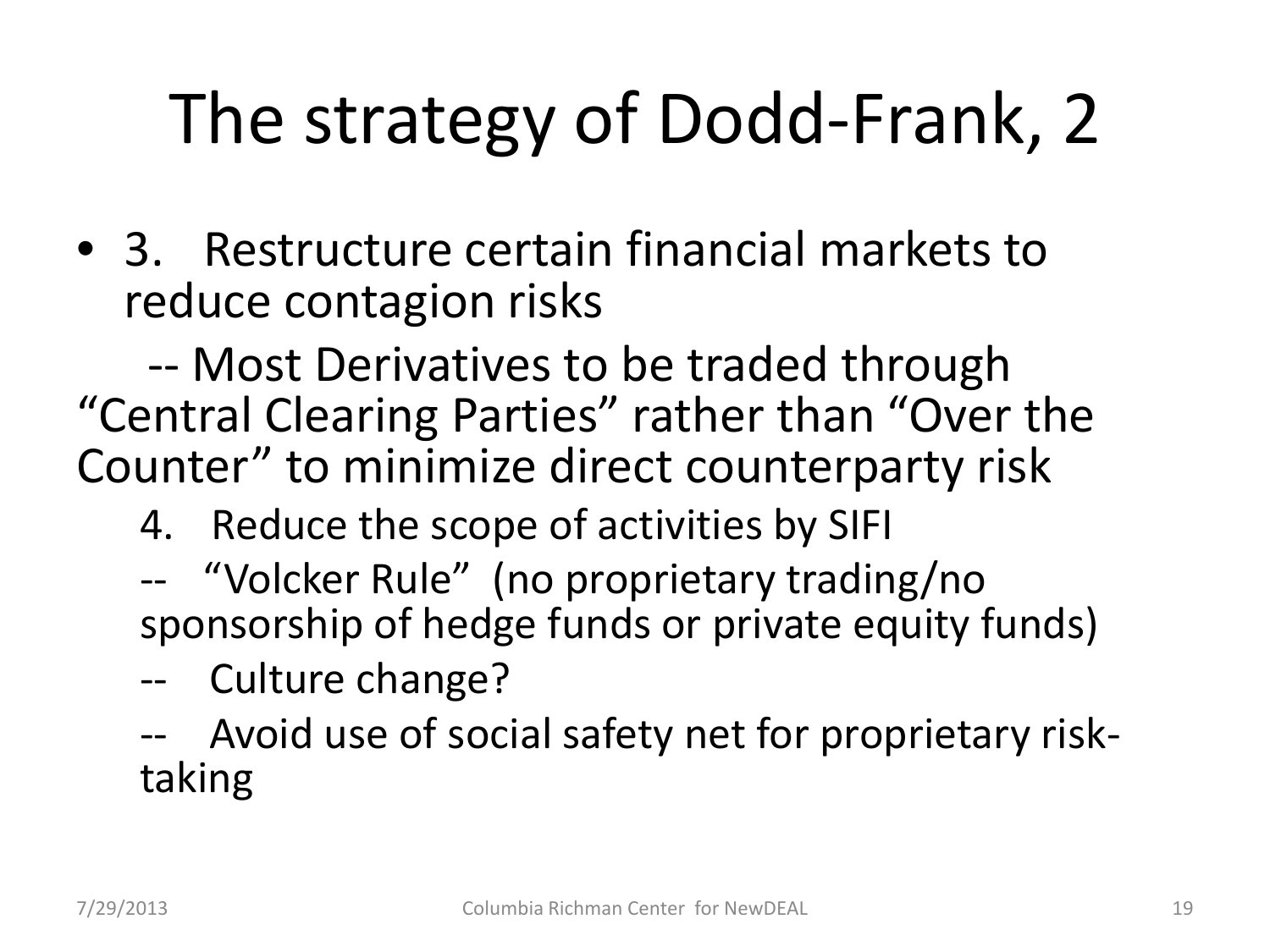#### Further Reform: Break Up the Banks?

**Main target: large, systemically important banks, "Global Universal Banks"** 

#### • **Banks are still "Too Big to Fail"**

 -- Notwithstanding Dodd-Frank, failure of SIFI entails high economic risks. Risk-averse (and perhaps industry-captured) regulators will flinch and bail-out a large bank: "bail-out in waiting"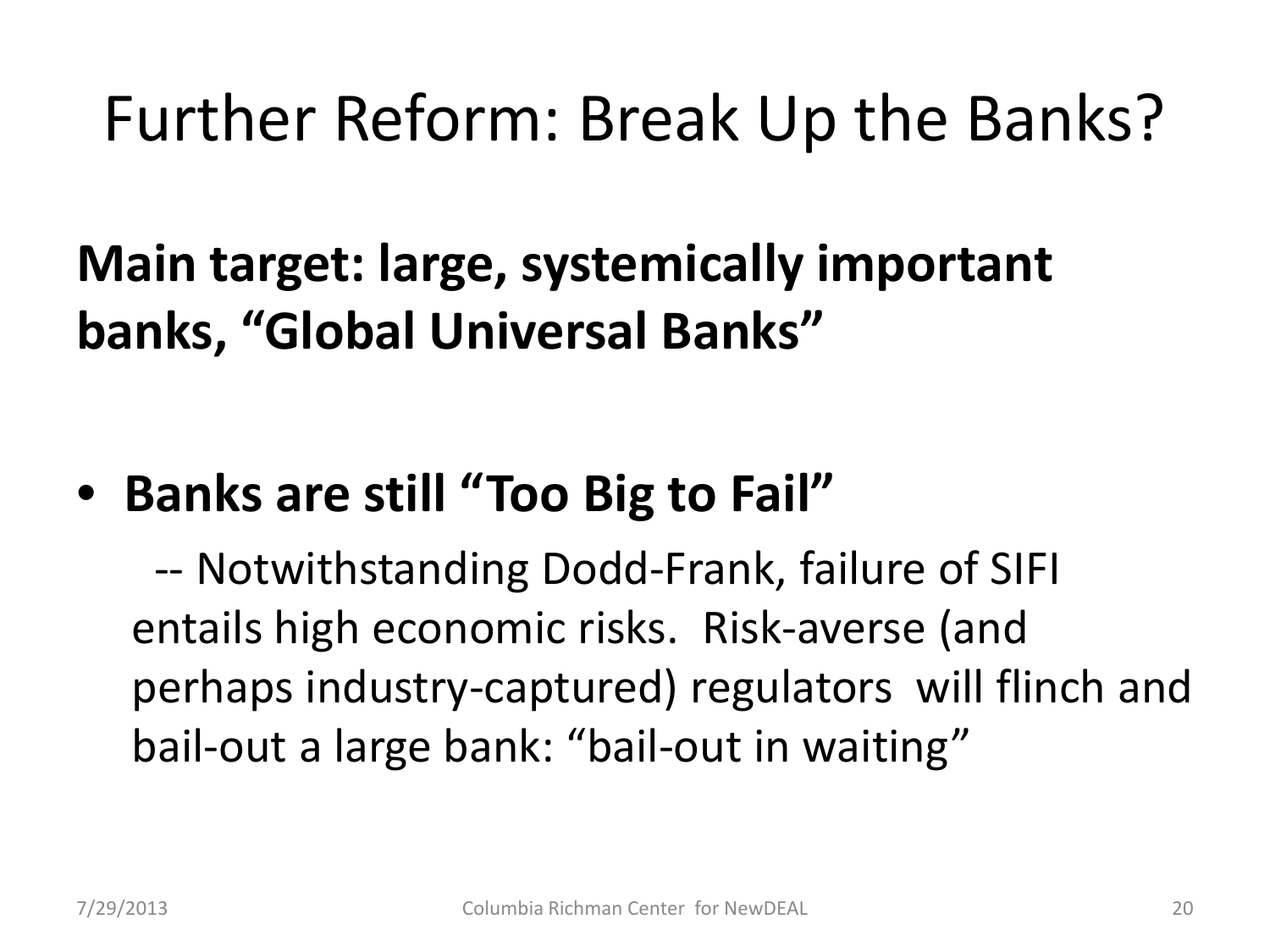#### Break Up the Banks?, 2

• **TBTF increases bank risk-taking**

 -- Creditors will reduce monitoring; banks (as before) have incentives to add-on risks and to evade risk-control measures

-- TBTF reduces cost of funding for largest banks, meaning they can acquire more assets, engage in more activities, which increases cost of failure and magnifies TBTF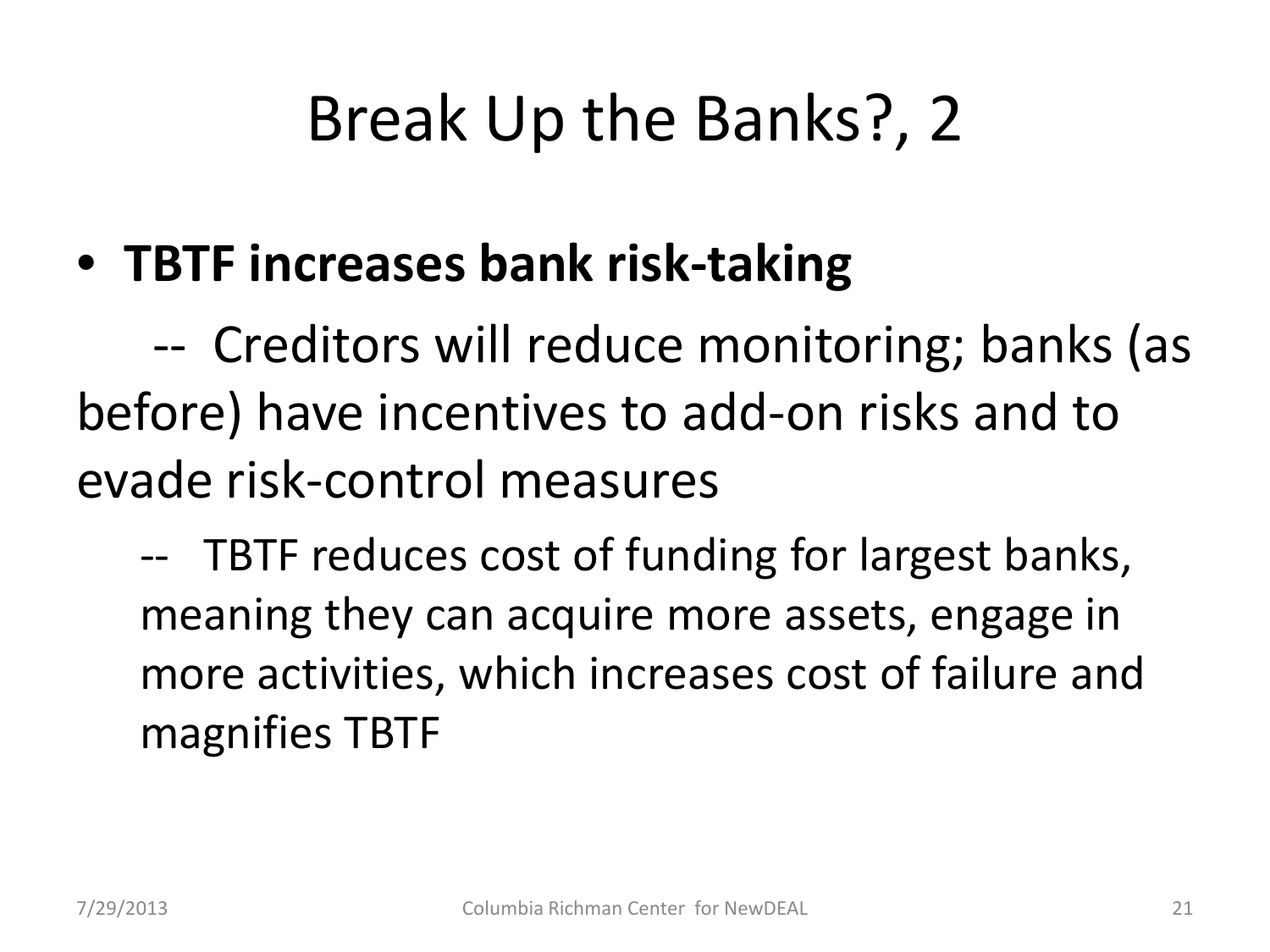#### Break Up the Banks?, 3

#### • **Large Banks are too Complex to Manage**

-- Eg, JPMC/London Whale: large (in kind, potentially ruinous) losses imposed by small (in people headcount) London office ineffectively monitored from NYC

• **Large Banks have too much Political Power to Regulate**

> -- Eg, "regulatory sine curve"; revolving door; campaign contributions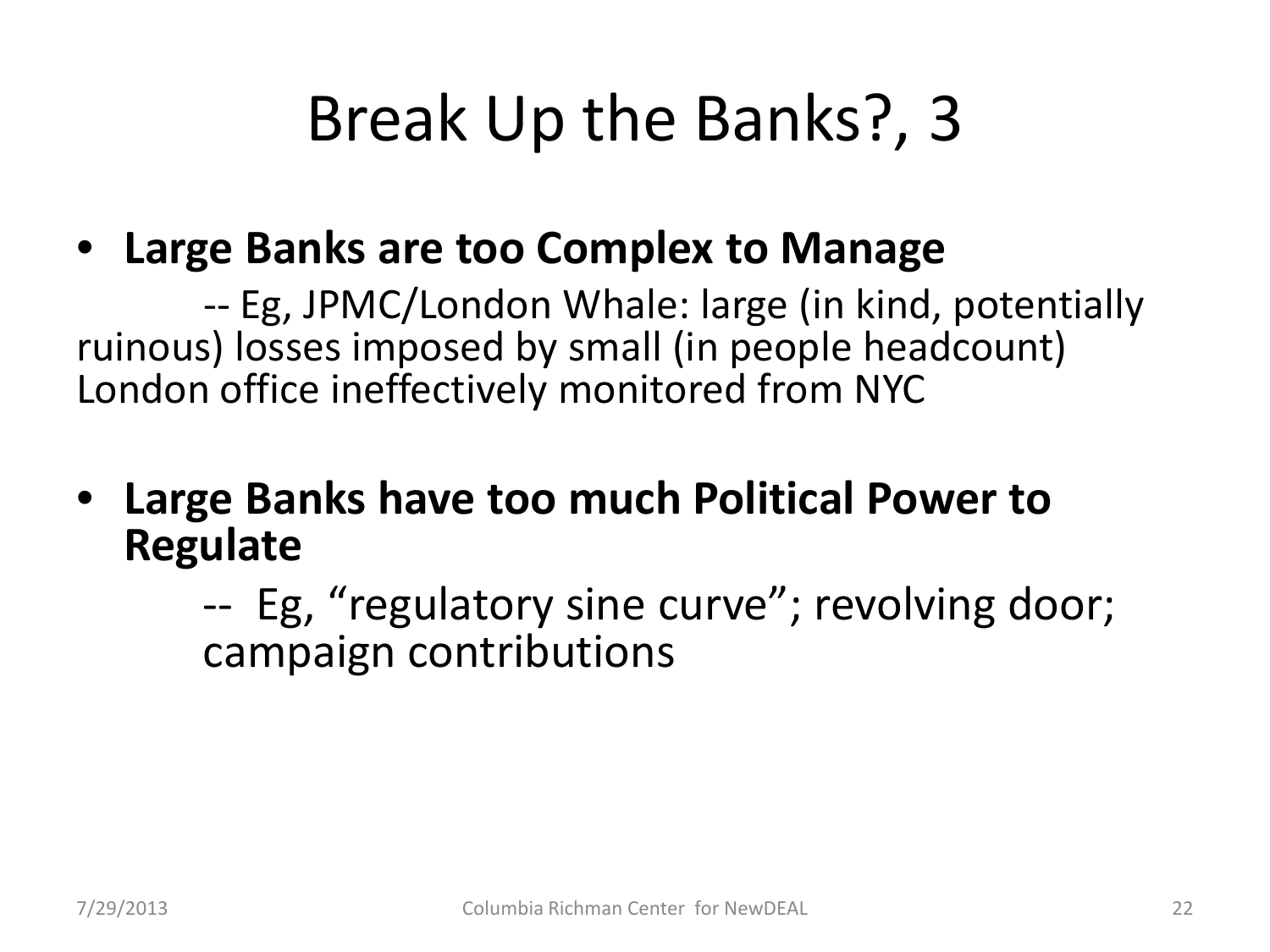### Break up the Banks?, 4

#### **Counter**

- "Breaking up the Banks" will not eliminate TBTF because resulting smaller banks will still be so large that a failure will have unpredictable systemic effects, meaning regulators are likely to protect
- Global Universal Banks create special economic value because of global nature of economic activity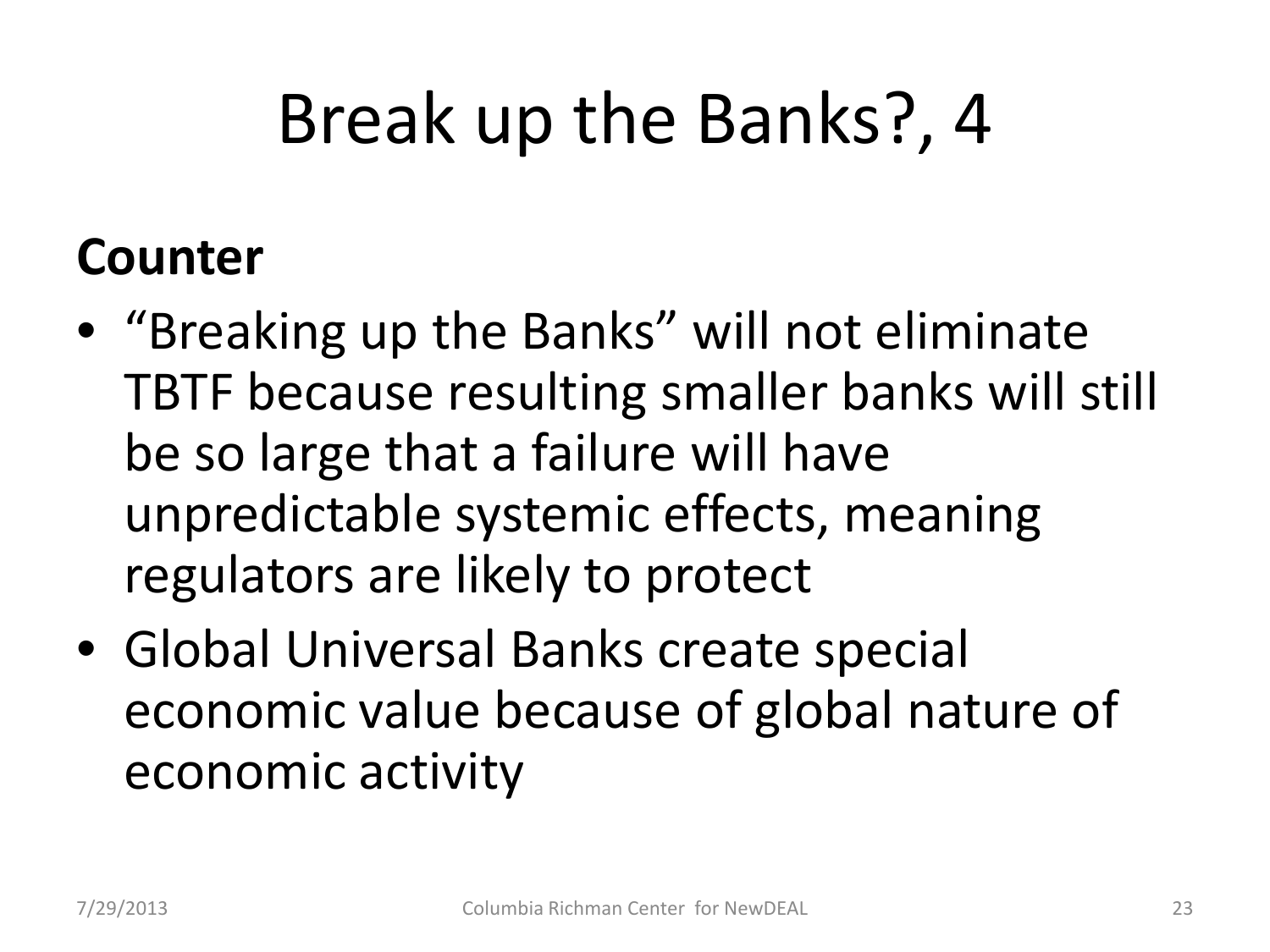### Break up the Banks?, 5

• Global Universal Banks may be a US comparative advantage in world economy

-- US as issuer of reserve currency

-- US banks not oversized relative to US domestic economy, so US protection is credible (compare: UK, Switzerland)